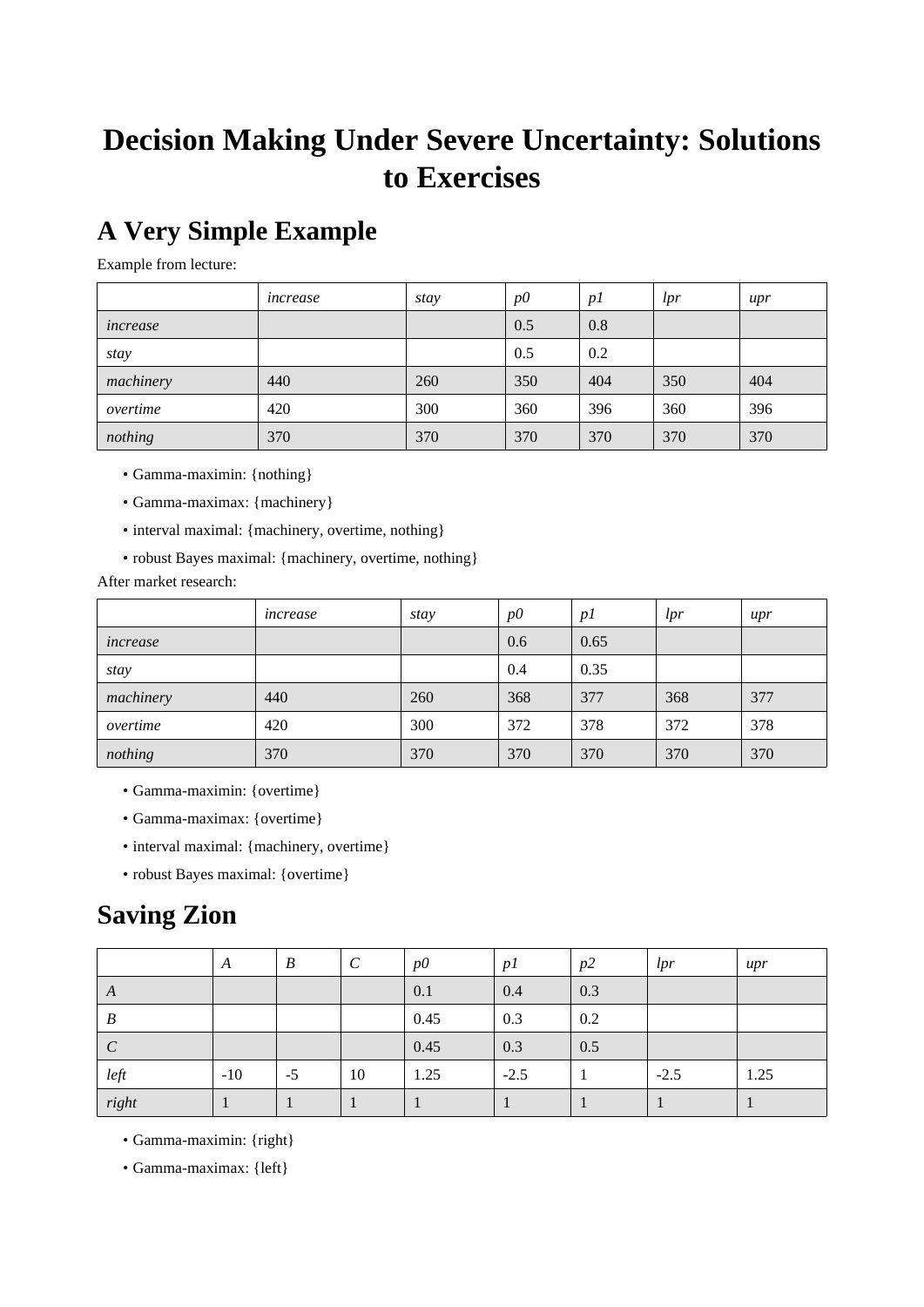- interval maximal: {left, right}
- robust Bayes maximal: {left, right}

## **Risky Investment**

|         | improve | remain | worsen         | $p\ddot{o}$    | p1   | lpr | upr  |
|---------|---------|--------|----------------|----------------|------|-----|------|
| improve |         |        |                | $\overline{0}$ | 0.3  |     |      |
| remain  |         |        |                | 0.6            | 0.3  |     |      |
| worsen  |         |        |                | 0.4            | 0.4  |     |      |
| dl      | 100     | 50     | $-25$          | 20             | 35   | 20  | 35   |
| d2      | 75      | 50     | $\overline{0}$ | 30             | 37.5 | 30  | 37.5 |
| d3      | 60      | 55     | 10             | 37             | 38.5 | 37  | 38.5 |
| d4      | 35      | 35     | 35             | 35             | 35   | 35  | 35   |

• Gamma-maximin: {3}

- Gamma-maximax: {3}
- interval maximal: {2, 3}
- robust Bayes maximal: {3}

Solution to Exercise 6:

 $\cdot c < 37$ 

- Gamma-maximin: {3}
- Gamma-maximax: {3}
- interval maximal: {2, 3}
- robust Bayes maximal: {3}

 $• 37 < c < 37.5$ 

- Gamma-maximin: {4}
- Gamma-maximax: {3}
- interval maximal:  $\{2, 3, 4\}$
- robust Bayes maximal: {3, 4}
- 37.5 <  $<$  38.5
	- Gamma-maximin: {4}
	- Gamma-maximax: {3}
	- interval maximal: {3, 4}
	- robust Bayes maximal: {3, 4}

• 38.5<c

- Gamma-maximin: {4}
- Gamma-maximax: {4}
- interval maximal: {4}
- robust Bayes maximal: {4}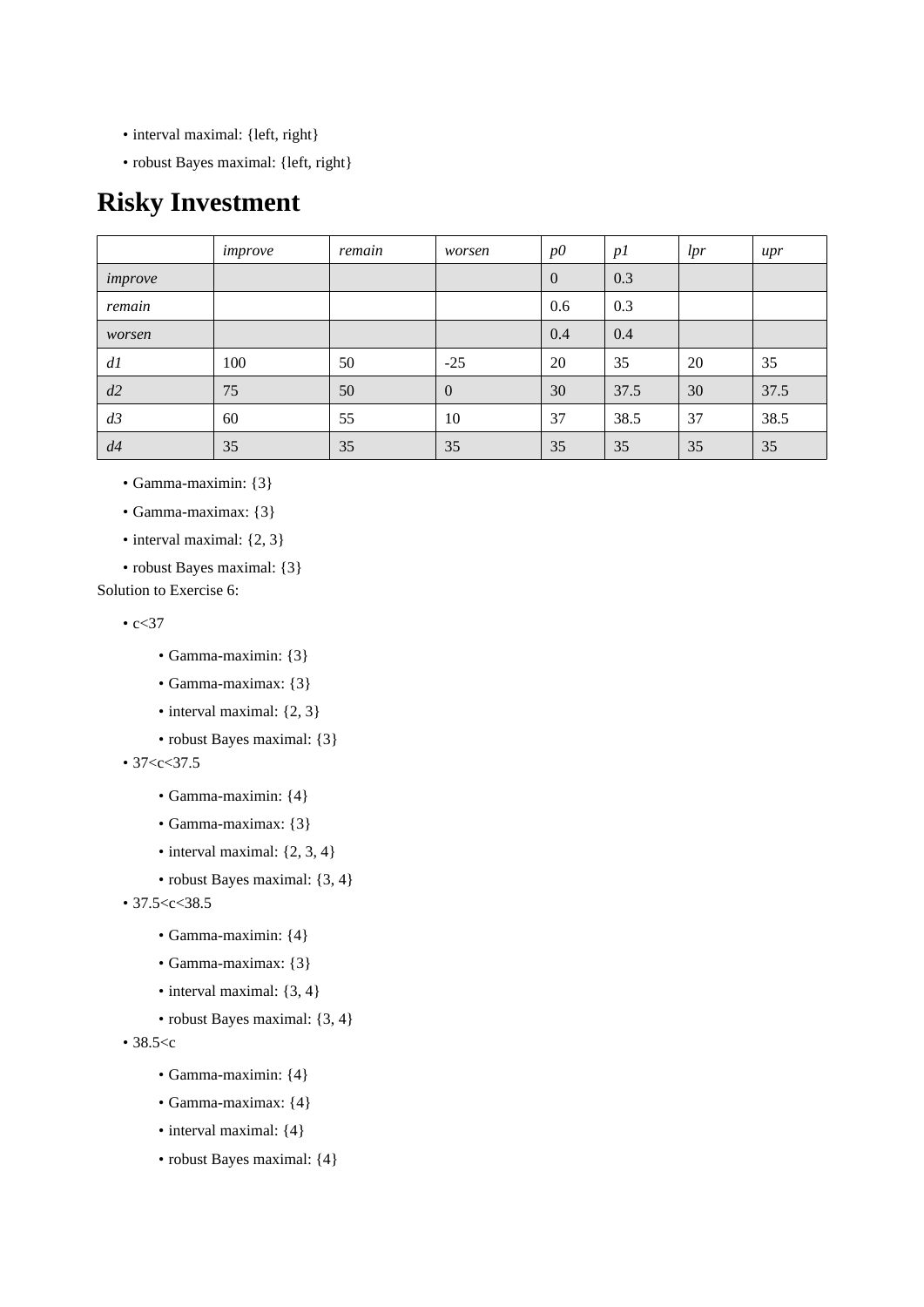# **Oil Wildcatter**

## **Normal Form Backward Induction**

### *T1 Branch*

|                | S1   | S <sub>2</sub> | $p\Omega$ | p <sub>I</sub> | p2       | lpr      | upr      |
|----------------|------|----------------|-----------|----------------|----------|----------|----------|
| S1             |      |                | 0.75      | 0.667          | 0.833    |          |          |
| S <sub>2</sub> |      |                | 0.25      | 0.333          | 0.167    |          |          |
| dl             | $-1$ | - 1            | $-1$      | - 1            | $-1$     | - 1      | $-1$     |
| d2             | -6   | 10             | $-2$      | $-0.672$       | $-3.328$ | $-3.328$ | $-0.672$ |

So {d1,d2} is robust Bayes maximal in the T1 branch.

## *T2 Branch*

|                | S1   | S <sub>2</sub> | $p\Omega$ | $\mathcal{D}$ | p2       | lpr   | $_{upr}$ |
|----------------|------|----------------|-----------|---------------|----------|-------|----------|
| S1             |      |                | 0.167     | 0.333         | 0.25     |       |          |
| S <sub>2</sub> |      |                | 0.833     | 0.667         | 0.75     |       |          |
| dl             | $-1$ | - 1            | $-1$      | - 1           | - 1      | - 1   | - 1      |
| d2             | -6   | 10             | 7.328     | 4.672         | $\sigma$ | 4.672 | 7.328    |

So {d2} is robust Bayes maximal in the T2 branch.

### *dTc branch*

|                               | <i>TISI</i>    | T1S2           | <i>T2S1</i>    | T <sub>2</sub> S <sub>2</sub> | $p\ddot{o}$    | p1             | p2             | p3             | lpr            | $_{upr}$     |
|-------------------------------|----------------|----------------|----------------|-------------------------------|----------------|----------------|----------------|----------------|----------------|--------------|
| <i>TISI</i>                   |                |                |                |                               | 0.3            | 0.3            | 0.4            | 0.5            |                |              |
| T <sub>1</sub> S <sub>2</sub> |                |                |                |                               | 0.1            | 0.1            | 0.2            | 0.1            |                |              |
| <b>T2S1</b>                   |                |                |                |                               | 0.1            | 0.2            | 0.1            | 0.1            |                |              |
| T <sub>2</sub> S <sub>2</sub> |                |                |                |                               | 0.5            | 0.4            | 0.3            | 0.3            |                |              |
| dl                            | $\overline{0}$ | $\overline{0}$ | $\overline{0}$ | $\overline{0}$                | $\overline{0}$ | $\overline{0}$ | $\overline{0}$ | $\overline{0}$ | $\overline{0}$ | $\mathbf{0}$ |
| d2                            | $-5$           | 11             | $-5$           | 11                            | 4.6            | 3              | 3              | 1.4            | 1.4            | 4.6          |

So {d2} is robust Bayes maximal in the dTc branch.

## *dT Branch*

|             | <i>TISI</i> | T <sub>1</sub> S <sub>2</sub> | <i>T2S1</i> | T <sub>2</sub> S <sub>2</sub> | $p\ddot{o}$    | p1  | p2  | p3  | lpr | $_{upr}$       |
|-------------|-------------|-------------------------------|-------------|-------------------------------|----------------|-----|-----|-----|-----|----------------|
| <b>TIS1</b> |             |                               |             |                               | 0.3            | 0.3 | 0.4 | 0.5 |     |                |
| T1S2        |             |                               |             |                               | 0.1            | 0.1 | 0.2 | 0.1 |     |                |
| <b>T2S1</b> |             |                               |             |                               | 0.1            | 0.2 | 0.1 | 0.1 |     |                |
| <b>T2S2</b> |             |                               |             |                               | 0.5            | 0.4 | 0.3 | 0.3 |     |                |
| s1          | $-1$        | $-1$                          | $-6$        | 10                            | $\overline{4}$ | 2.4 | 1.8 | 1.8 | 1.8 | $\overline{4}$ |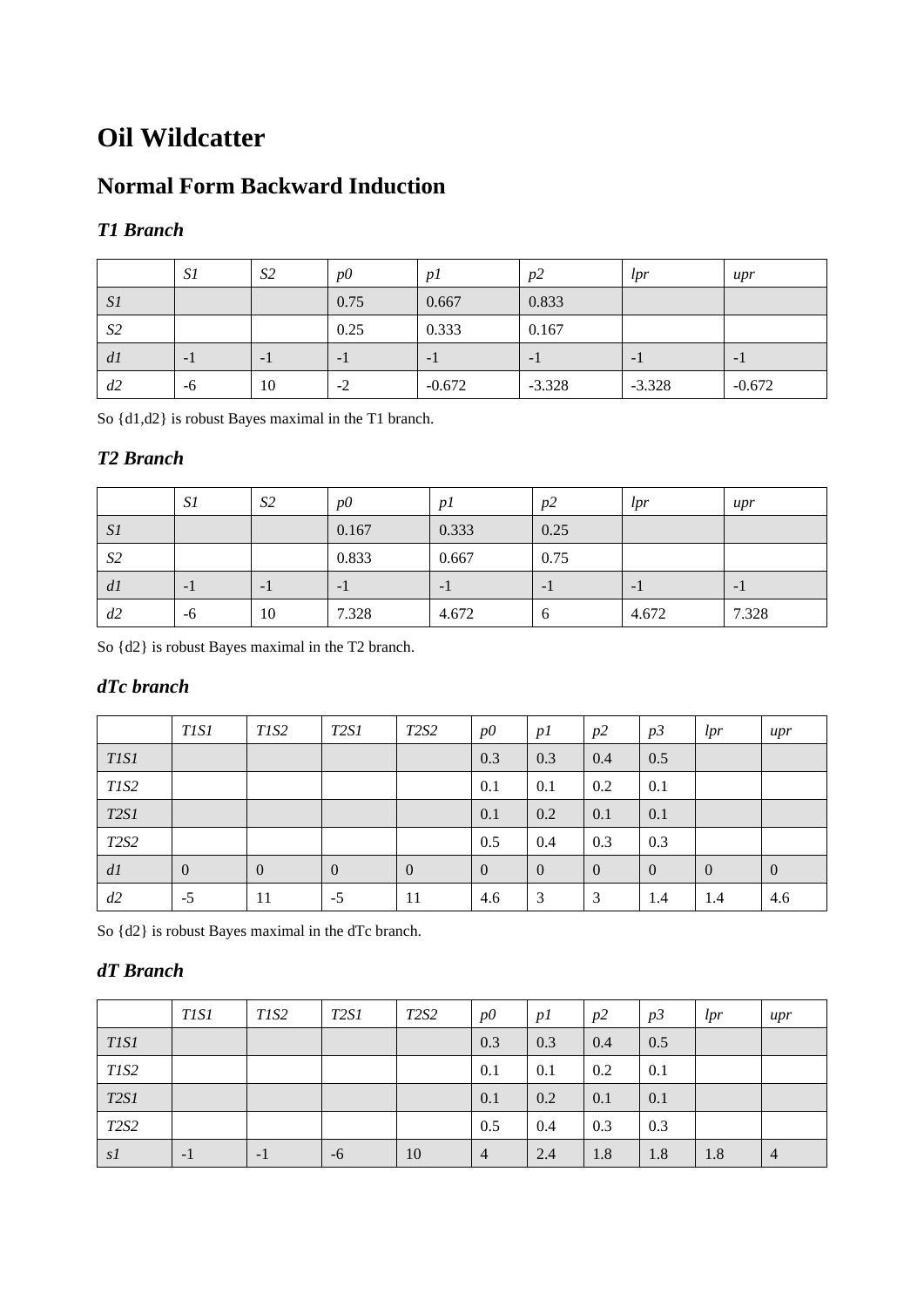| ے د | __ | 1 V<br>__ | $\cup$ . $\cup$ | <br>- | $\mathbf{v}$ . | ∪.⊤ | $\cup$ . $\cup$ |
|-----|----|-----------|-----------------|-------|----------------|-----|-----------------|
|     |    |           |                 |       |                |     |                 |

So both strategies {s1,s2} are robust Bayes maximal in the dT branch.

#### *Root node:*

|             | <i>TISI</i> | T <sub>1</sub> S <sub>2</sub> | T <sub>2</sub> S <sub>1</sub> | T <sub>2</sub> S <sub>2</sub> | $p\ddot{o}$    | p1  | p2  | p3  | lpr | upr            |
|-------------|-------------|-------------------------------|-------------------------------|-------------------------------|----------------|-----|-----|-----|-----|----------------|
| <b>TIS1</b> |             |                               |                               |                               | 0.3            | 0.3 | 0.4 | 0.5 |     |                |
| T1S2        |             |                               |                               |                               | 0.1            | 0.1 | 0.2 | 0.1 |     |                |
| <b>T2S1</b> |             |                               |                               |                               | 0.1            | 0.2 | 0.1 | 0.1 |     |                |
| <b>T2S2</b> |             |                               |                               |                               | 0.5            | 0.4 | 0.3 | 0.3 |     |                |
| s1          | $-1$        | $-1$                          | $-6$                          | 10                            | $\overline{4}$ | 2.4 | 1.8 | 1.8 | 1.8 | $\overline{4}$ |
| s2          | $-6$        | 10                            | $-6$                          | 10                            | 3.6            | 2   | 2   | 0.4 | 0.4 | 3.6            |
| d2          | $-5$        | 11                            | $-5$                          | 11                            | 4.6            | 3   | 3   | 1.4 | 1.4 | 4.6            |

So {s1,d2} is robust Bayes maximal.

## **Toy Example**

Note, for brevity, the tables below write D1 for delta1 and D2 for delta2.

## **Normal Form**

|             | <i>SIEI</i> | S1E2           | S <sub>2</sub> | $p\theta$ | p1   | lpr  | upr  |
|-------------|-------------|----------------|----------------|-----------|------|------|------|
| <b>SIE1</b> |             |                |                | 0.2       | 0.1  |      |      |
| S1E2        |             |                |                | 0.3       | 0.4  |      |      |
| S2          |             |                |                | 0.5       | 0.5  |      |      |
| dl(SIDI)    | 1           | $\overline{4}$ | 2              | 2.4       | 2.7  | 2.4  | 2.7  |
| dl(SID2)    | 2.5         | 2.5            | 2              | 2.25      | 2.25 | 2.25 | 2.25 |
| d2          | 2.3         | 2.3            | 2.3            | 2.3       | 2.3  | 2.3  | 2.3  |

So {d1(S1 delta1)} is robust Bayes maximal.

## **Normal Form Backward Induction**

### *S1 Branch*

|                | El  | E <sub>2</sub> | $p\theta$ | p1  | lpr | upr |
|----------------|-----|----------------|-----------|-----|-----|-----|
| E1             |     |                | 0.4       | 0.2 |     |     |
| $E2\,$         |     |                | 0.6       | 0.8 |     |     |
| DI             |     | $\overline{4}$ | 2.8       | 3.4 | 2.8 | 3.4 |
| D <sub>2</sub> | 2.5 | 2.5            | 2.5       | 2.5 | 2.5 | 2.5 |

So {delta1} is robust Bayes maximal.

### *Root Node*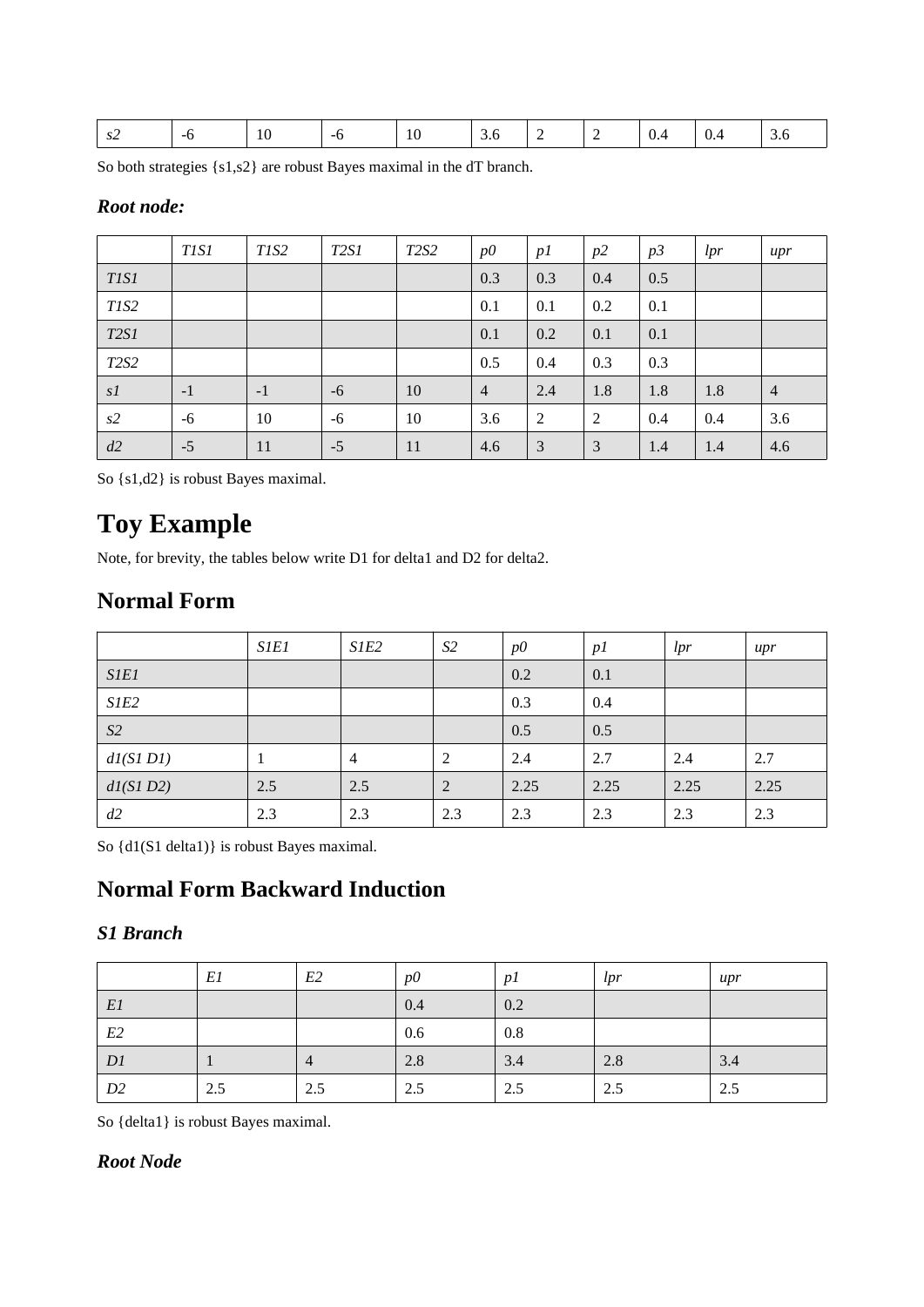|                | <b>SIE1</b> | S1E2 | S <sub>2</sub> | $p\ddot{o}$ | p1  | lpr | upr |
|----------------|-------------|------|----------------|-------------|-----|-----|-----|
| <b>SIE1</b>    |             |      |                | 0.2         | 0.1 |     |     |
| SIE2           |             |      |                | 0.3         | 0.4 |     |     |
| S <sub>2</sub> |             |      |                | 0.5         | 0.5 |     |     |
| dl(SIDI)       |             | 4    | 2              | 2.4         | 2.7 | 2.4 | 2.7 |
| d2             | 2.3         | 2.3  | 2.3            | 2.3         | 2.3 | 2.3 | 2.3 |

So {d1(S1 delta1)} is robust Bayes maximal.

## **Extra Question**

d2 becomes uniquely robust Bayes maximal if it is assigned a value strictly larger than 2.7.

# **Lake District**

## **Normal Form Backward Induction**

### *S1 Branch*

|    | El             | E <sub>2</sub> | $p\theta$ | $p_1$ | p2     | lpr    | upr    |
|----|----------------|----------------|-----------|-------|--------|--------|--------|
| E1 |                |                | 0.591     | 0.7   | 0.747  |        |        |
| E2 |                |                | 0.409     | 0.3   | 0.253  |        |        |
| dl | 9              | 14             | 11.045    | 10.5  | 10.265 | 10.265 | 11.045 |
| d2 | $\overline{4}$ | 19             | 10.135    | 8.5   | 7.795  | 7.795  | 10.135 |

So {d1} is robust Bayes maximal in the S1 branch.

### *S2 Branch*

|                | El | E2 | $p\Omega$ | p1  | p2    | lpr   | upr    |
|----------------|----|----|-----------|-----|-------|-------|--------|
| E1             |    |    | 0.157     | 0.2 | 0.374 |       |        |
| E <sub>2</sub> |    |    | 0.843     | 0.8 | 0.626 |       |        |
| dl             | 9  | 14 | 13.215    | 13  | 12.13 | 12.13 | 13.215 |
| d2             | 4  | 19 | 16.645    | 16  | 13.39 | 13.39 | 16.645 |

So {d2} is robust Bayes maximal in the S1 branch.

### *dSc Branch*

|             | <b>S1E1</b> | S1E <sub>2</sub> | S <sub>2</sub> E <sub>1</sub> | S <sub>2</sub> E <sub>2</sub> | $p\ddot{o}$ | p <sub>I</sub> | p2    | p3    | lpr   | upr   |
|-------------|-------------|------------------|-------------------------------|-------------------------------|-------------|----------------|-------|-------|-------|-------|
| <b>SIEI</b> |             |                  |                               |                               | 0.378       | 0.378          | 0.378 | 0.478 |       |       |
| S1E2        |             |                  |                               |                               | 0.162       | 0.162          | 0.262 | 0.162 |       |       |
| S2E1        |             |                  |                               |                               | 0.072       | 0.172          | 0.072 | 0.072 |       |       |
| S2E2        |             |                  |                               |                               | 0.388       | 0.288          | 0.288 | 0.288 |       |       |
| d1          | 10          | 15               | 10                            | 15                            | 12.75       | 12.25          | 12.75 | 12.25 | 12.25 | 12.75 |